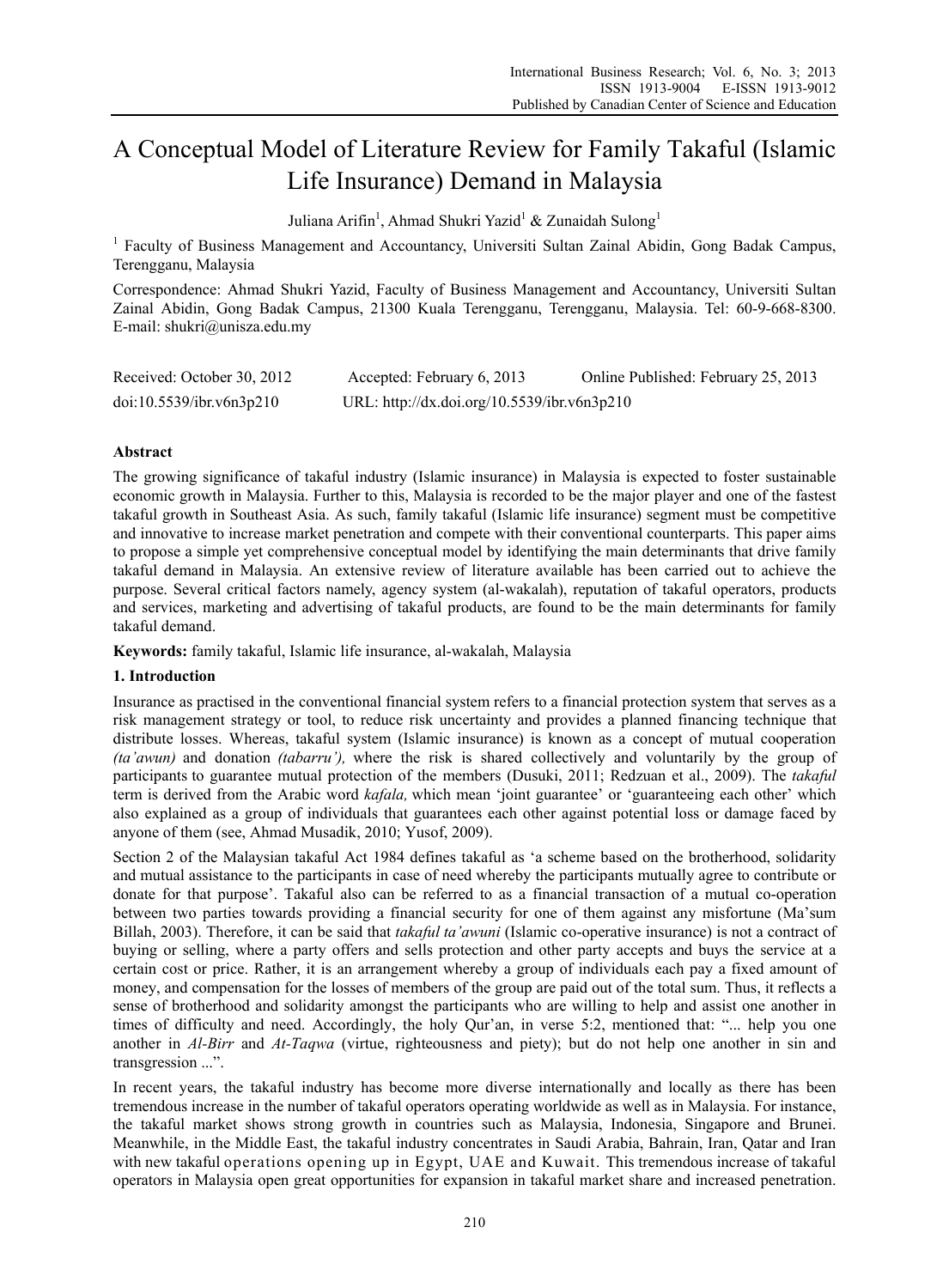Abdul Hamid and Ab. Rahman (2011) have argued that the role of agency force is important as intermediaries between customers and takaful operators which can contribute to the high performance for the takaful industry in Malaysia. The industry is in good position to seize the enormous opportunities from the estimated 1.5 billion Muslims around the world whom are currently underserved by the insurance industry (Abd. Kadir, 2011).

There are two types of takaful, namely general takaful and family takaful. At one hand, among significant features of general takaful are short-term policy, contributions paid by participants are credited into the general takaful fund, *tabarru'* as the core element, no savings element and can be categorised into motor and non-motor takaful. On the other, family takaful typically is long-term policy in nature, loosely comparable to conventional life insurance. Participants aim at saving for their long-term needs, for example their children's education, their pension and compensation for dependants in the event of death and disability, amongst others. Family takaful also covers two funds that are, savings (participant account) and investment elements (participant's special account or *tabarru'*).

This paper focuses on two main objectives. First, to identify critical factors that determine the family takaful demand. Second, to develop a conceptual model for determinants of family takaful demand in the context of Malaysian study.

The remainder of the paper is structured into six sections as follows: Section 2 justifies the problem statement of the study. Section 3 describes research methodology. Section 4 provides an extensive review of literature on determinants of family takaful demand. Then, a conceptual model on family takaful demand is proposed in Section 5. Finally, Section 6 concludes the discussion.

#### **2. Problem Statement**

The global takaful industry has witnessed impressive growth, particularly over the last five years. However, the performance of Malaysia takaful industry is still lags far behind in terms of total insurance market penetration and share. According to Takaful Ikhlas President and Chief Executive Officer Datuk Syed Moheeb Syed Kamarulzaman (2010), Malaysia's penetration rate for takaful industry is around 10 percent, compared with overall conventional insurance industry which is stood at 40 percent. It has been highlighted that the primary target in takaful industry is the Muslim segment as the Muslim population in Malaysia comprises more than 60 percent of the total population (OSK Research Report, 2012). This fact represents a large untapped potential market for takaful industry in Malaysia.

The Malaysian government entrusted Bank Negara Malaysia (Central Bank of Malaysia) to play an important role in promoting takaful businesses by providing better financial infrastructure. Hence, the takaful industry in Malaysia has been undergoing a steady growth and facing the rapid changes over the last five years. According to Bank Negara Malaysia Report (2011) the growth of this industry can be seen through its business performance. As shown in Table 1, the total of takaful business performance in term of gross contributions are increased from RM2,255 millions in 2007 to RM4,295 millions in 2011. For family takaful business, the gross contribution also increased from year to year. Similarly for general takaful business, the gross contributiosn are increased albeit only at a slower pace which was from RM768 millions in 2007 to RM1,600 millions in 2011 compared with performance of family takaful business. In short, takaful industry in Malaysia has strongly contributed by family takaful business compared with the general takaful business.

| Category  | Year | <b>RM</b> (million) | Growth $(\% )$ |  |
|-----------|------|---------------------|----------------|--|
| <b>FT</b> | 2007 | 1,487               | 17.4           |  |
| GT        |      | 768                 | 7.0            |  |
| Total     |      | 2,255               | 24.4           |  |
| <b>FT</b> | 2008 | 1,980               | 33.2           |  |
| GT        |      | 874                 | 13.8           |  |
| Total     |      | 2,854               | 47             |  |
| <b>FT</b> | 2009 | 2,178               | 10.0           |  |
| GT        |      | 1,054               | 20.6           |  |
| Total     |      | 3,232               | 30.6           |  |
| <b>FT</b> | 2010 | 2,587               | 18.8           |  |
| GT        |      | 1,346               | 27.7           |  |
| Total     |      | 3,933               | 46.5           |  |
| FT        | 2011 | 2,695               | 4.2            |  |
| GT        |      | 1,600               | 18.9           |  |
| Total     |      | 4,295               | 23.1           |  |

Table 1. Takaful business performance from years 2007 to 2011

Source: Bank Negara Malaysia Report (2011).

Notes: FT = Family Takaful, GT = General Takaful.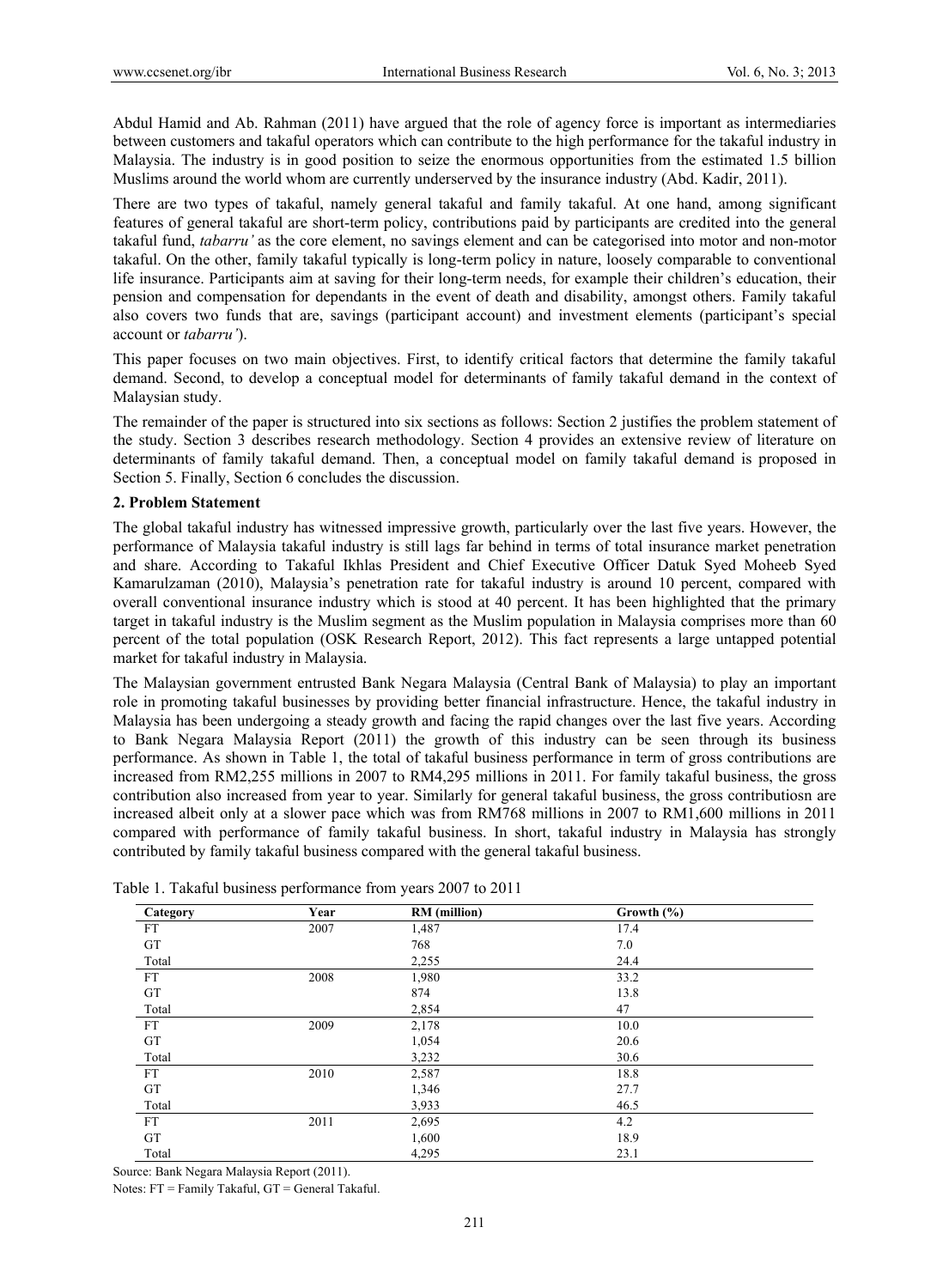Ernst & Young World Takaful Report (2011) Malaysia shows a strong takaful growth among Southeast Asia countries. It is reported that there is a large untapped market that still exists with only 54 percent of the population having a life insurance or family takaful policies in 2010 (Abd. Kadir, 2011). By focusing into family takaful market, the family takaful penetration rate is merely 10 percent of the population in 2010 (OSK Research Report, 2012). Therefore, it can be argued that family takaful market is facing a lower market penetration compared to the conventional life insurance market in Malaysia. Many incentives are given by the Malaysian government in promoting family takaful such personal tax relief for takaful contribution from RM5,000 to RM6,000. In addition, new parliamentary initiatives from government such as the New Economic Model (NEM), Economic Transformation Program (ETP) and the Tenth Malaysian Plan would lead to the growth in demand for takaful products and services. Therefore, it is important to highlight why family takaful penetration is still low and what are the factors that influence the family takaful demand.

#### **3. Research Methodology**

This paper uses qualitative approach by systematically review all relevant literature from various databases. To have a clear and precise guidance in reviewing the literature, two research questions are developed. First, what are the critical factors for the family takaful demand? Second, what is the proposed conceptual model for the determinants of family takaful demand. In searching for literature only articles in established journals are reviewed including Proquest, EBSCO, Web of Science - Social Citations Index and Business Source Premier. A literature search produced a total of more than 100 articles, of which 36 are randomly picked for detailed review.

#### **4. Literature Review**

#### *4.1 Empirical Evidence: Factors Related to Family Takaful Demand*

It is worth noted that issues relating to takaful have always been discussed but little empirical study on the determinants of family takaful demand has been conducted. Obviously, from the previous literature, there is very limited research focusing on family takaful. Thus, it can be concluded that many researchers may have less interest to explore issues related family takaful as compared to the conventional life insurance. The main reason could be family takaful is still at its infancy stage. Among earlier study on family takaful is conducted Redzuan et al. (2009) by using economic factors as determinants of family takaful demand. Their study aim to identify the driving force of family takaful consumption in Malaysia. The main finding of the study indicated that income per capita is a robust predictor of family takaful demand, while long term interest rate and composite stock index have significant relationship with family takaful demand. A study by Yusoff (2009) also explored the determinants of the demand for family takaful in Malaysia. In this study, they investigated both of the economic and socio-demographic factors in order to determine the consumption of family takaful which is slightly difference with study of Redzuan et al. (2009) in terms of variables used. Among demographic factors, this study indicated that income, Islamic banking development, education, dependency ratio, and Muslim population factors are positively related to family takaful demand. On the other hand, among economic factors, it is found that inflation, real interest rate, financial development and life expectancy appear to be the significant factors that influence the family takaful demand in Malaysia.

Meanwhile, Mohd Nor (2010) examined the awareness and ownership of family takaful plan among Muslim community in Kuala Lumpur. His study is attempted to obtain a deeper understanding of the relationship between levels of awareness and the purchase of family takaful plan. The results of the study indicate that the level of awareness is very high. It was identified that the level of awareness has significant positive relationship with respondents' ownership of family takaful plan. Whereas, a study by Omar (2010) has found that the perception of customers of Prudential BSN Family takaful and Prudential Life Insurance that takaful plan would guarantee savings and protection to them. Besides, the study also found that from customers' perception that Shariah Supervisory Council plays an important role in ensuring the implementation of takaful in Malaysia.

In addition to this literature, the studies of Islamic finance as well as Islamic banking which related to the issue were also being reviewed to understand the factors on selection of Islamic institutions which can be applied into this current study on determinants of family takaful demand. For example, a survey by Gait and Worthington (2008) have found that religion is the main factor considered by customers in Islamic finance, although further pricing, bank reputation and quality of service are also very important criteria for bank customers. This is supported by Al-Ajmi et al. (2009) who revealed that Islamic religious belief and social responsibility are the two most important factors while cost benefit is the third most important factor considered in determine bank selection. Adnan (2010) has examined the choice determinants of Islamic banking institution among Muslims in Terengganu. This survey has found eight determinants factors consists of *halal* (permitted) and *haram*  (forbidden) consideration, quality consumption, maslahah return, consumption according to priority, reputation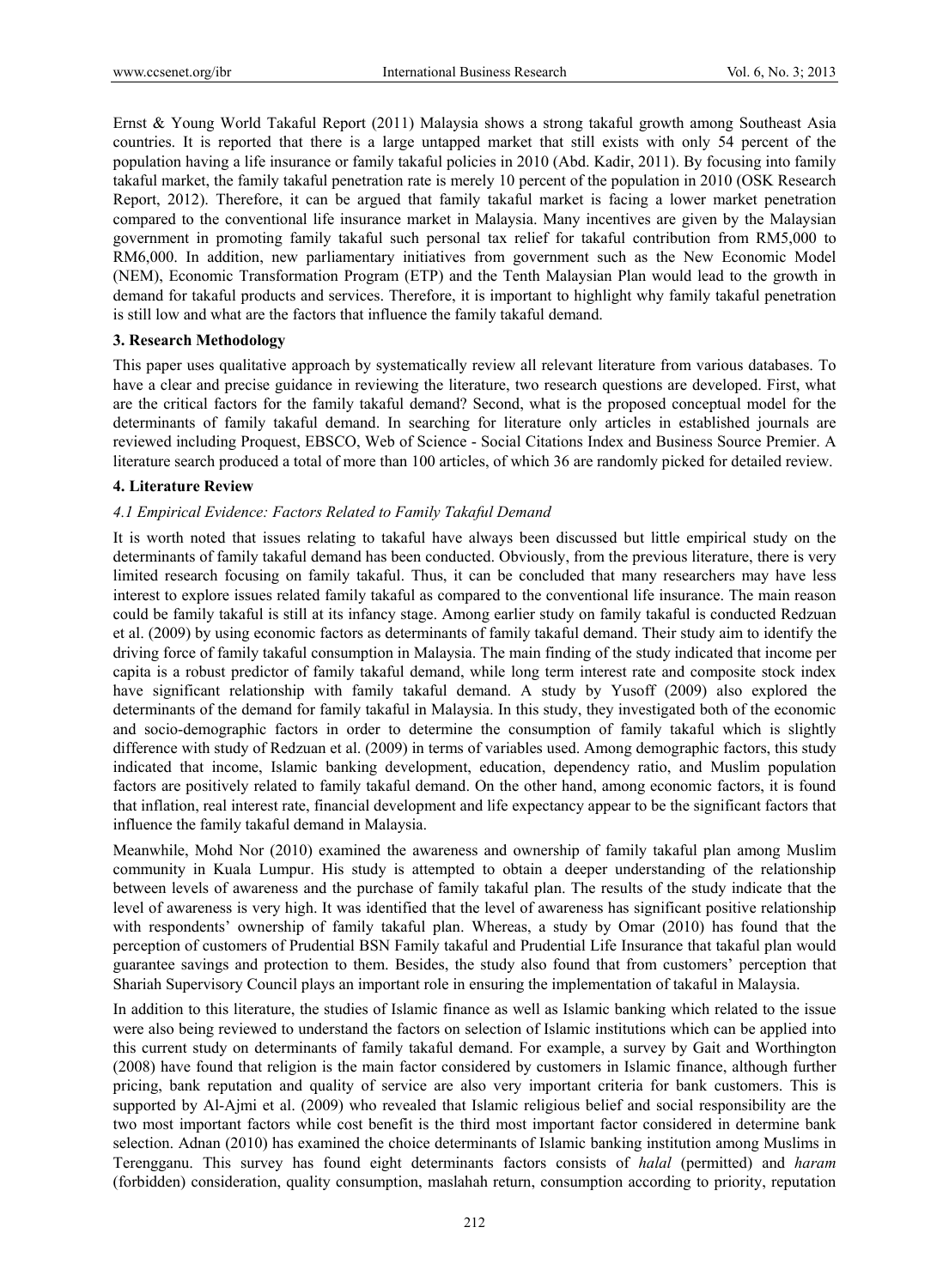and recommendation, characteristics of products and services, convenience, and marketing and advertising. He also has examined the relationship of these determinants with the demographic and religious adherence factors. Amin et al. (2011) investigated the effects of the following factors: attitude; social influence; religious obligation; government support; and pricing, on the intention to use Islamic personal financing. The study has found that only three determinants to be significant in influencing the intention to use Islamic personal financing namely attitude, social influence, and pricing of Islamic personal financing. Whereas, religious obligation and government support are found to be insignificant predictors.

## *4.2 Determinants of Family Takaful Demand*

Even though there are substantial study conducted on takaful, but research on family takaful is still very few compared with conventional life insurance. As mentioned earlier, prior studies have attempted to examine conventional life insurance demand are based on demographic factors (for example, Hammond et al., 1967; Duker, 1969; Headen & Lee, 1974; Burnett & Palmer, 1984; Truet & Truet, 1990; Showers & Shotick, 1994; Gandolfi & Miners, 1996; Lin & Grace, 2007; Yusof et al., 2009) and economic variables (for example, Neumann, 1969; Cargill & Troxel, 1979; Babble, 1981, 1985; Lim & Haberman, 2004; Ching et al., 2010). These economic factors also are employed in the study of family takaful demand (Redzuan et al., 2009; Sherif, 2009). However, the present paper focuses on the determinant factors of family takaful demand among Muslim customers in Malaysia by examining various factors to provide a better understanding of how and why family takaful purchases are made. Since the available relevant literature related to family takaful is very scarce, we also rely on the literature related to Islamic finance and banking. Finally, we are able to conclude that there are four main critical factors that could be significantly contribute to the family takaful demand.

#### 4.2.1 The Agency System (Al-Wakalah)

The agency system or *al-wakalah* in the Arabic word is commonly used by takaful operators in distributing family takaful products which is approved by *Shariah* (Islamic Jurisprudence). According to Bashir et al. (2011), *al-wakalah* model is a form of relationship between the takaful operator and participant. In this case, takaful operator acts as the participant's agent and will be paid fees for the services provided. The fees are charged as a fixed amount or percentage, or based on the agreed ratio from the investment profits (Abdul Hamid et al., 2010; Bashir et al., 2011; Htay & Zaharin, 2012). A study by Annuar (2004) has revealed that customers prefer the agency system (*al-wakalah*) in dealing with a takaful company. It is found that customers prefer to choose agency system as it generates greater benefits to takaful operators while not causing any harm to customers (Annuar, 2004; Annuar et al., 2001). However, Hamid and Othman (2009) have shown that most of the respondents do not know or understand about the new concept of al-wakalah (agent) which contribute to less participant in takaful.

#### 4.2.2 Reputation and Recommendation

There are many studies which considered the reputation as one of the factors that contribute to the selection of Islamic financial instituitions such as in finance, banking, as well as in insurance (Haron et al., 1994; Gerrard & Cunningham, 1997; Naser et al., 1999; Al-Ajmi et al., 2009; Mansour et al., 2010; Bashir et al., 2011; among others). Various studies (for example, Naser et al., 1999; Almossawi, 2001; Dusuki & Abdullah, 2007; Gait & Worthington, 2008; Mansour et al., 2010) have affirmed that the reputation as of the important contributors in the selection of Islamic banking among customers. It is in line with a takaful study, which found that majority of respondents chose reputation as their reason for choosing takaful operator (Bashir et al., 2011). Meanwhile, the recommendation made by families or friends also contribute in selecting Islamic financial system (Haron et al*.*, 1994; Gerrard & Cunningham, 1997; Metawa & Almossawi, 1998; Naser et al., 1999). In addition, Mansor (2004) has found that one of the reasons why policyholders choose to join family takaful is because of the recommendation of their families, friends and relatives. Hashim (2006) also has reported that most of their respondents agreed that they know about family takaful from their family and friends.

#### 4.2.3 Product and Services

There are number of studies focuses on both customers' awareness and satisfaction of product and services in Islamic financial system (see, Naser et al., 1999; Ahmad & Haron, 2002; Bley & Kuehn, 2003; Dusuki & Abdullah, 2007; Al-Ajmi et al., Adnan, 2010; Mansour et al., 2010). While, a few of studies have focused only on the consumers preferences to Islamic banking products (see, Gerrard & Cunningham, 1997; Metawa & Almoswawi, 1998; Bley & Kuehn, 2003; Rammal & Zurbruegg, 2006). Meanwhile, some of the studies focused on consumers' attitude, perception and knowledge of Islamic financial products (Yusof & Shamsuddin, 2003; Gait & Worthington, 2008). These studies have indicated that majority of customers prefer to choose products and services that are conform to Shariah (Naser et al., 1999; Ahmad & Haron, 2002; Al-Ajmi et al., 2009;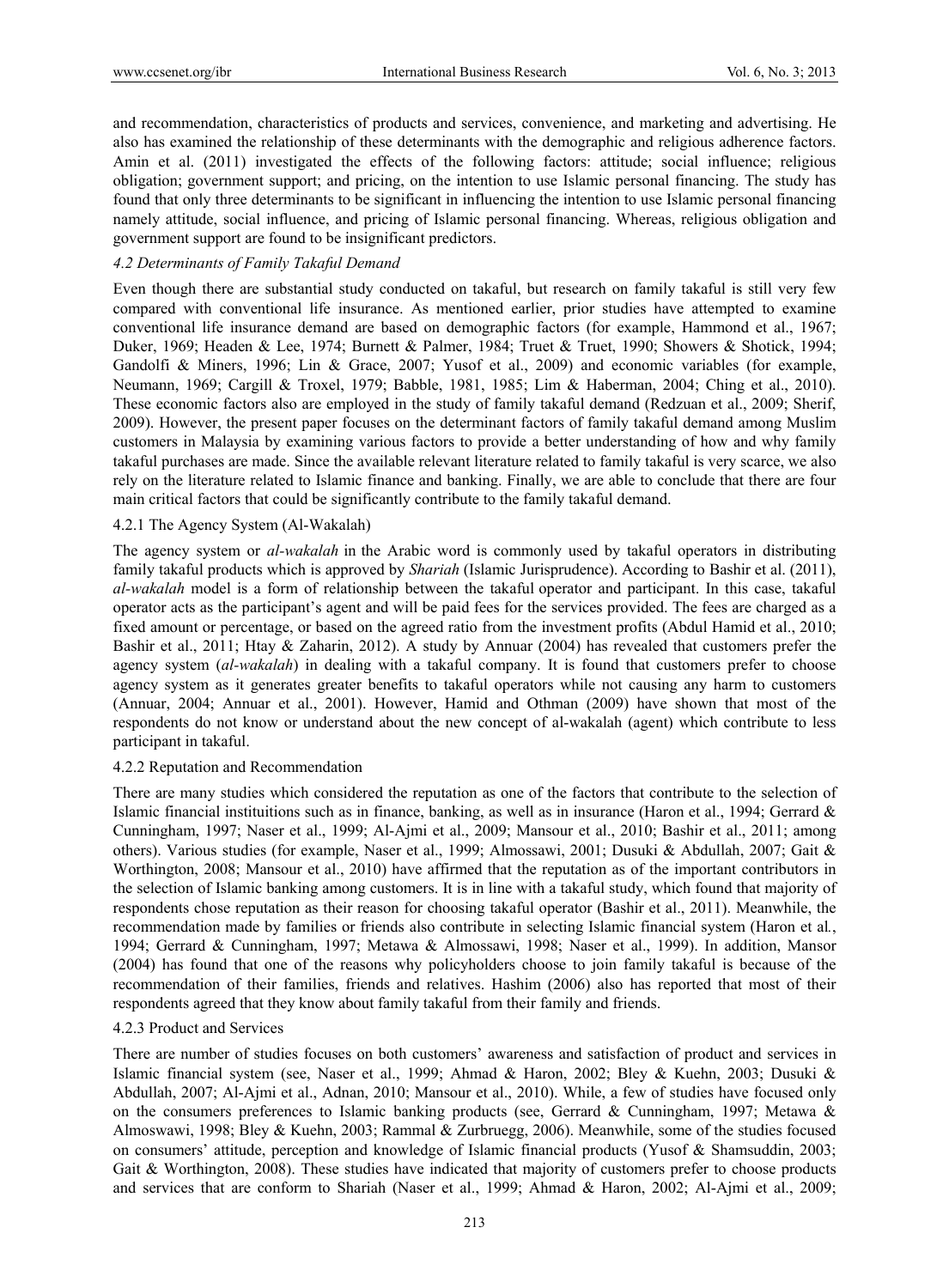Mansour et al., 2010; Rustam et al., 2011). In addition, a study by Bashir et al. (2011) has documented that easy to understand product is one of the critical reasons for choosing takaful operator.

## 4.2.4 Marketing and Advertising

There have been some research on marketing and advertising which can influence customers' buying behaviour (Abideen & Saleem, 2011; Gilaninia & Ghashlagh, 2012) and the selection of Islamic banks (Haron et al., 1994; Gerrard & Cunningham, 1997; Hassan et al., 2008; Haque, 2010; Adnan, 2010; Hakim et al., 2011). Similarly, other studies have indicated that there is significant relationship between effective marketing and advertising and the consumers' buying behaviour (Abideen & Saleem, 2011; Gilaninia & Ghashlagh, 2012). Moreover, Haron et al. (1994), Gerrard and Cunningham (1997), and Adnan (2010) have argued that marketing and advertising influence customers selection of Islamic banks.

#### **5. Proposed Conceptual Framework**

Based on the reviewed of relevant literature available, a conceptual model for determinants of family takaful demand is developed. This study suggests that several factors such as the agency system (*al-wakalah*), reputation and recommendation, products and services, marketing and advertising are considered important factors that determine family takaful demand. The proposed model for this study is presented in Figure 1 as follows:



Figure 1. A proposed conceptual model for determinants of family takaful demand

From the above, one can hypothesize that:

 There are positive relationships between variables namely agency system (*al-wakalah*), reputation and recommendation, products and services, marketing and advertising with family takaful demand.

Hence, future study seeks to test the proposed conceptual model for family takaful demand particularly in the context of Malaysia.

## **6. Conclusion**

This paper seeks to come up with a conceptual model by identifying a set of determining factors that contribute to the demand for family takaful. From the extensive review of relevant literature available, there are four factors that could possibly influence family takaful demand. Further empirical study is therefore needed to examine whether all of these factors contribute significantly to the family takaful demand. We expect a positive relationship between the proposed critical factors that determine the demand for family takaful. Limitation of the present study is that we have confined ourselves to published articles, both academic or practioner, which are available to us from the four chosen databases. There maybe articles not brought to our attention, hence, interpretation of the proposed model in this study on family takaful demand in Malaysia may be somewhat **limited** 

#### **References**

Abd. Kadir, M. R. (2011). Promoting the Takaful Industry in Malaysia. Central Bank of Malaysia. Retrieved from http://www.bis.org/review/r110405d.pdf

Abdul Hamid, M., & Nik Ab. Rahman, N. (2011). Commitment and Performance: A Case of Takaful (Islamic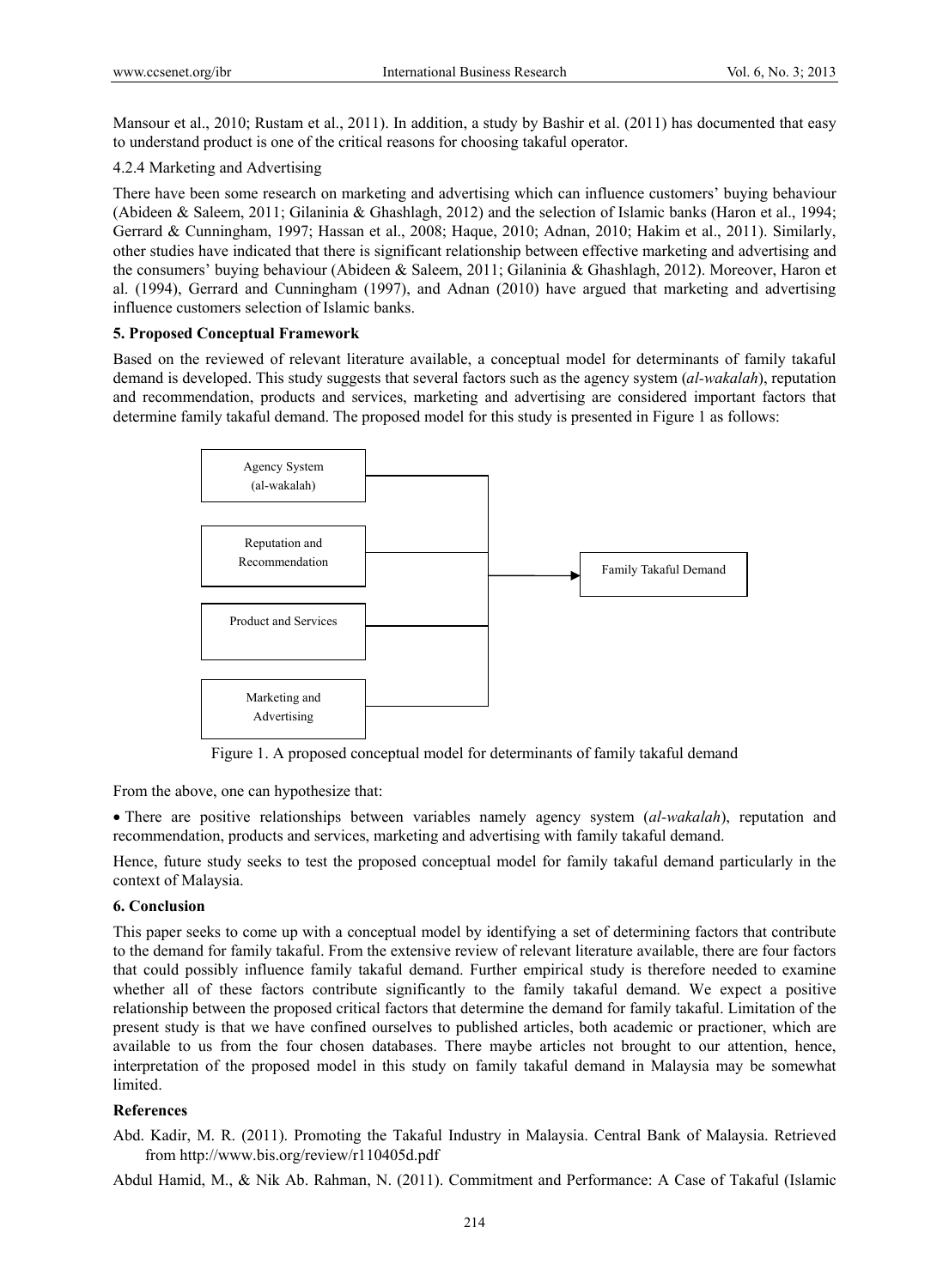Insurance) Representatives in Malaysia. *Australian Journal of Basic and Applied Sciences*, *5*(10), 777-785.

- Abdul Hamid, M., & Othman, M. S. (2009). A Study on the Level of Knowledge and Understanding among Muslims towards the Concepts, Arabic and Shariah Terms in Islamic Insurance (Takaful). *European Journal of Social Sciences, 10*(3), 468-478.
- Abdul Hamid, M., Yaa'kub, N. I., & Ab. Rahman, N. M. (2010). Operational Issues and Shariah Harmonisation Towards the Development of Corporate Takaful Business: Conventional Debt Financing and Reinsurance Mechanism. *Jurnal Muamalat*, *3*, 139-155.
- Abideen, Z. U., & Saleem, S. (2011). Effective Advertising and its Influence on Consumer Buying Behavior. *European Journal of Business and Management*, *3*(3), 55-65.
- Adnan, A. A. (2010). *Penentu Pemilihan Institusi Perbankan Islam Dalam Kalangan Muslim Di Terengganu*. (Unpublished Ph.D Thesis). Universiti Sains Malaysia.
- Ahmad Musadik, S. H. S. (2010). *Factors Influencing the Tendency to Subscribe with Takaful Among Martial Arts Practitioners*. (Unpublished Master Thesis). Universiti Utara Malaysia.
- Ahmed, N., & Haron, S. (2002). Perception of Malaysian Corporate Customers towards Islamic Banking Products and Services. *International Journal of Islamic Financial Services*, *3*(4), 1-16.
- Al-Ajmi, J., Hussain, H. A., & Al-Saleh, N. (2009). Clients of Conventional and Islamic Banks in Bahrain: How They Choose Which Bank to Patronize. *International Journal of Social Economics*, *36*(11), 1086-1112. http://dx.doi.org/10.1108/03068290910992642
- Amin, H., Rahman, A. R. A., & Hwa, A. M. C. (2011). Determinants of Customers' Intention to Use Islamic Personal Financing: The case of Malaysian Islamic banks. *Journal of Islamic Accounting and Business Research*, *2*(1), 22-42. http://dx.doi.org/10.1108/17590811111129490
- Annuar, H. A. (2004). Al-Wakalah and Customers' Preferences towards It: A Case Study of Two Takaful Companies in Malaysia. *The American Journal of Islamic Social Sciences, 22*(1), 29-49.
- Annuar, H. A., Rosly, S. A., & Rashid, H. M. (2004). Al-Wakalah and its Impact on the Growth and Performance of Takaful Companies: A Case of Malaysia. *The European Journal of Management and Public Policy, 3*(1), 84-119.
- Babbel, D. F. (1985). The Price Elasticity of Demand for Whole Life Insurance. *Journal of Finance, 40*(1), 225-239. http://dx.doi.org/10.2307/2328057
- Bank Negara Malaysia. (2011). The Central Bank and the Financial System in Malaysia: Kuala Lumpur.
- Bashir, M. S., Mail, N. H. H., & Abd. Ali, N. J. A. (2011). Consumer Perception on Takaful Business in Brunei Darussalam. *International Conference on Management Proceeding*, 1144-1163.
- Burnett, J. J., & Palmer, B. A. (1984). Examining Life Insurance Ownership through Demographic and Psychographic Characteristics. *Journal of Risk and Insurance*, *51*, 453-467. http://dx.doi.org/10.2307/252479.
- Ching, K. S., Kogid, M., & Furuoka, F. (2010). Causal Relation between Life Insurance Funds and Economic Growth Evidence from Malaysia. *ASEAN Economic Bulletin*, *27*(2), 185-200. http://dx.doi.org/10.1355/ae27-2c
- Duker, J. M. (1969). Expenditures for Life Insurance among Working-Wife Families. *Journal of Risk and Insurance*, *36*(5), 525-533. http://dx.doi.org/10.2307/251159
- Dusuki, A. W. (2011). Islamic Financial System Principles & Operations. International Shari'ah Research Academic for Islamic Finance (ISRA): Kuala Lumpur.
- Dusuki, A. W., & Abdullah, N. I. (2007). Why Do Malaysian Customers Patronize Islamic Banks? *International Journal of Bank Marketing*, *25*(3), 142-160. http://dx.doi.org/10.1108/02652320710739850
- Gait, A., & Worthington, A. (2008). An Empirical Survey of Individual Consumer, Business Firm and Financial Institution Attitudes towards Islamic Methods of Finance. *International Journal of Social Economics*, *35*(11), 783-808. http://dx.doi.org/10.1108/03068290810905423
- Gandolfi, A. S., & Miners, L. (1998). Gender-based Differences in Life Insurance Ownership. *Journal of Risk and Insurance*, *63*(4), 683. http://dx.doi.org/10.2307/253478
- Gerrard, P., & Cunningham, J. B. (1997). Islamic Banking: A Study in Singapore. *International Journal of Bank*